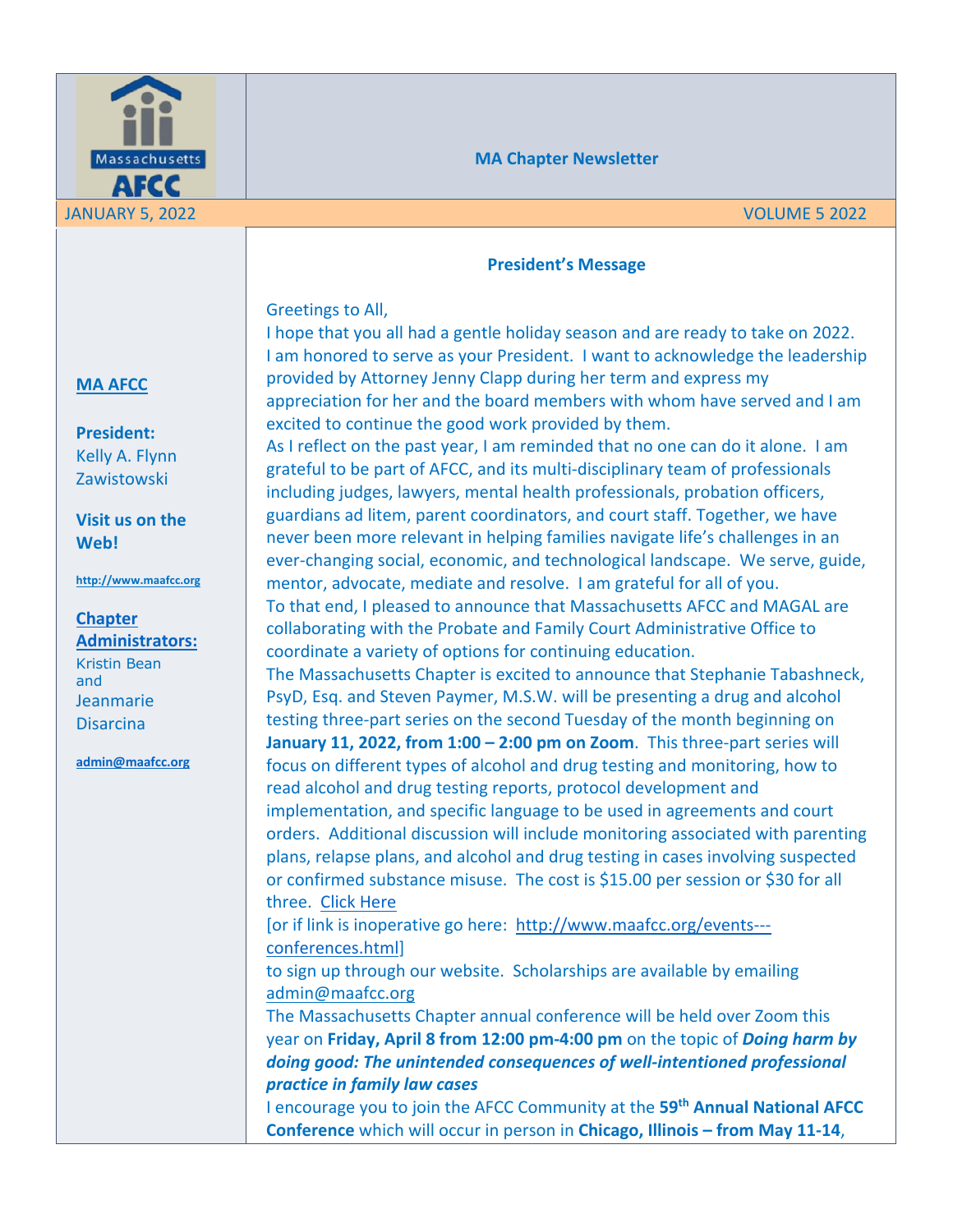**2022**. The Use, Misuse and Abuse of Technology in Family Law. This is a great topic considering how much families and family law professionals have had to rely on technology throughout the pandemic. This conference, like all others will be designed to provoke thought and conversation. In addition, the 15<sup>th</sup> Symposium on Child Custody is schedule to occur **November 10-12, 2022, in Las Vegas, Nevada.** 

Our board meetings are open to all members and are held monthly at 5:00 pm by Zoom, which makes participation even easier!! Members who are not appointed to the Board of Directors can join Committees and assist with the planning of events, writing the newsletter, and the operation of the Chapter. Our meetings for the 2021/2022 term are scheduled on January 4, 2022; February 1, 2022; March 1, 2022; April 5, 2022; May 3, 2022; June 7, 2022. If you cannot attend in person, please feel free to forward questions, suggestions and topics of importance by email to the Chapter Administrator at: admin@maafcc.org. Sincerely,

Kelly Zawistowski

## **UPCOMING EVENTS**

## **MA AFCC**

## **DRUG AND ALCOHOL TESTING THREE-PART WEBINAR SERIES Steven Paymer, M.S.W. & Stephanie Tabashneck, Psy.D., J.D.**

| <b>January 11, 2022</b> $1:00 - 2:00$ pm |                  | <b>Alcohol testing</b> |
|------------------------------------------|------------------|------------------------|
| <b>February 8, 2022</b> $1:00 - 2:00$ pm |                  | Drug testing           |
| <b>March 8, 2022</b>                     | $1:00 - 2:00$ pm | Parenting plans        |

\$15 per webinar or \$30 for all three webinars. **Click here to Register**

[or if link is inoperative go here: http://www.maafcc.org/events-- conferences.html]

Fee waiver for any members/guests facing financial hardship – email admin@maafcc.org for registration assistance.

This three-part series will focus on different types of alcohol and drug testing and monitoring, how to read alcohol and drug testing reports, protocol development and implementation, and specific language to be used in agreements and proposed court orders. Additional discussion will include monitoring associated with coparenting plans, relapse plans, and alcohol and drug testing in cases involving suspected or confirmed substance misuse.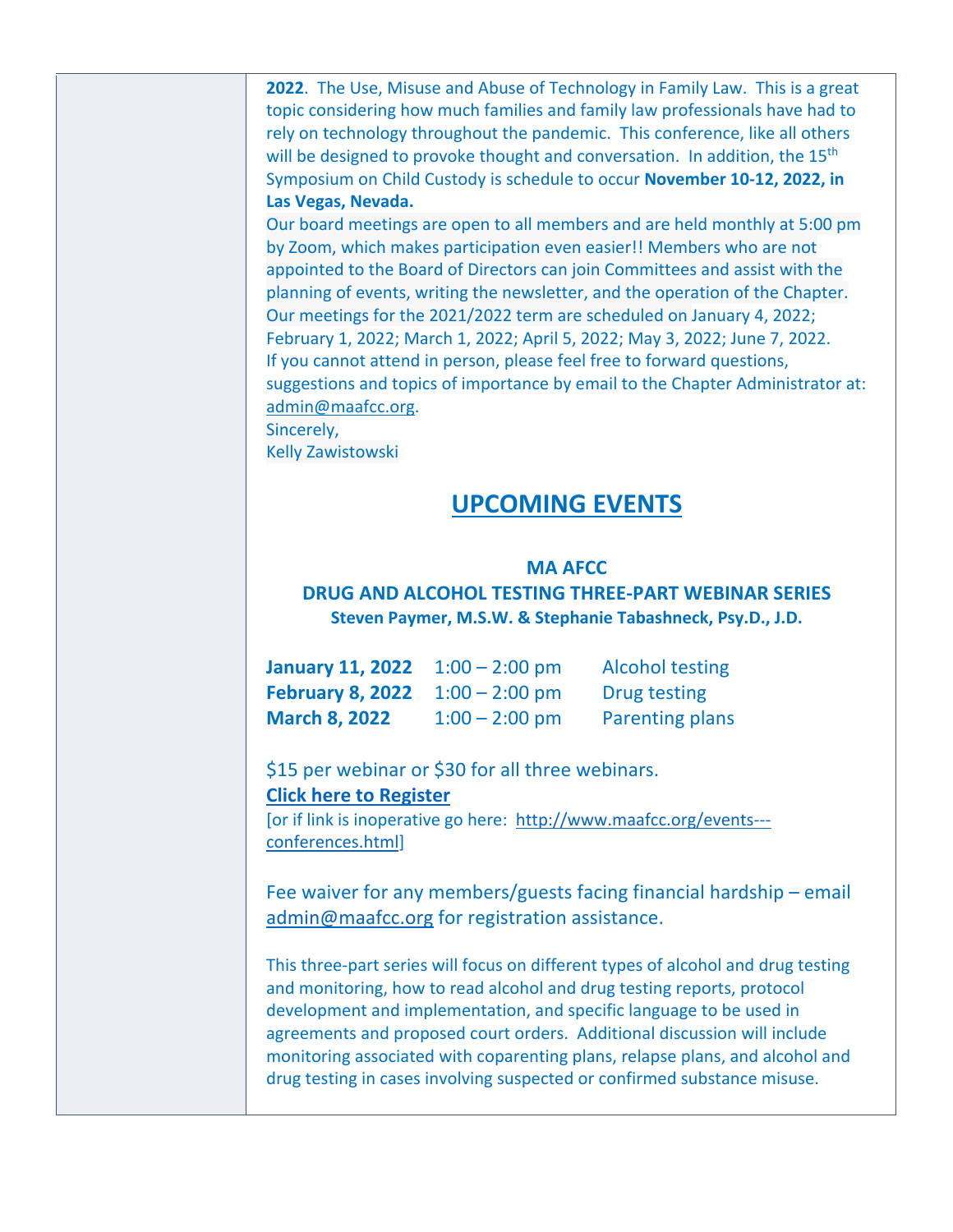**January 11, 2022**: Session I will focus on the types of *alcohol*-detection technology available, including windows of detection, limitations inherent in alcohol testing, false positives, and how to read alcohol test results.

**February 8, 2022:** Session II will target the many methods available to detect *drugs* of misuse, limitations of drug testing, and how to analyze drug-testing results.

**March 8, 2022**: Session III will focus on co*parenting plans*, how to best implement a protocol to ensure the safety of the children, and how to develop an effective protocol that is time efficient and cost effective. Additional discussion will include monitoring associated with relapse plans, and alcohol and drug testing in cases involving suspected or confirmed substance misuse.

#### **Presenters:**

#### **Steven Paymer, M.S.W.**

Mr. Steven Paymer is the founder and president of Paymer Associates, LLC, and National Drug Testing Compliance and Management Co., LLC, both drug and alcohol testing and monitoring firms. He emphasizes compassionate drug testing that is professional and non-judgmental. He has testified as an expert witness in over 100 cases in New York, Connecticut, Massachusetts, New Hampshire, and North Carolina, and has presented on the topic across the country and internationally. Steven has spent most of the last twenty years working in the field of substance abuse prevention and treatment, in one form, or another. He received his Masters in Social Work, with a clinical concentration, from Fordham University, and a BA in Political Science from the University of Colorado in Boulder. Prior to opening his company in 2006, he worked as a community advocate for adolescent substance use prevention and treatment, and as a school social worker.

#### **Stephanie Tabashneck, PsyD, Esq.**

Dr. Stephanie Tabashneck is a psychologist and attorney in Newton, MA. Her practice areas include forensic psychological assessment, substance use issues, child custody, and criminal forensic evaluations. Dr. Tabashneck presents regionally and nationally on psychology and law topics, including at events organized by the American Bar Association, the Federal Judicial Center, the American Psychiatric Association, the Association of Family and Conciliation Courts, the Massachusetts Trial Courts, and the New York Office of Attorneys for Children. Dr. Tabashneck is a board member of the Massachusetts chapter of the Association of Family and Conciliation Courts. Recent publications include the book *Substance Use and Parenting: Best Practices for Family Court Practitioners* (2021), an article on the opioid crisis and family drug courts in the scholarly journal *Family Law Quarterly* (Spring 2019) and a chapter in the American Bar Association book*, Representing People with Mental Disabilities: A Practical Guide for Criminal Defense Lawyers* (2019)*.*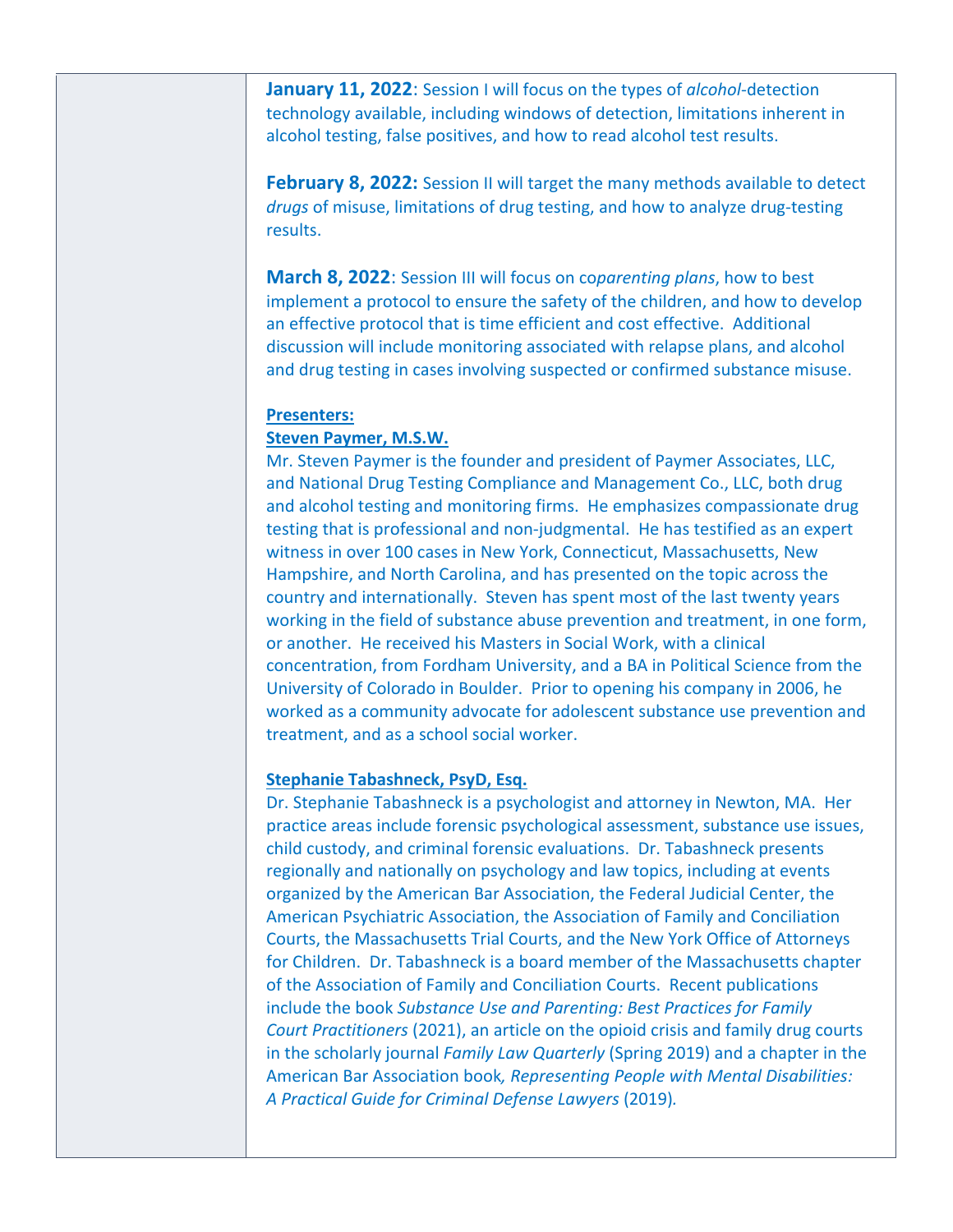|                                                                                                                                                                                                                                                                                               | <b>VIRTUAL ANNUAL CONFERENCE</b>                                                 |  |
|-----------------------------------------------------------------------------------------------------------------------------------------------------------------------------------------------------------------------------------------------------------------------------------------------|----------------------------------------------------------------------------------|--|
|                                                                                                                                                                                                                                                                                               | <b>SAVE THE DATE!!!!!</b>                                                        |  |
| The annual conference is scheduled for Friday, April 8 from 12:00 pm - 4:00<br>pm. When Dr. Dan Simon, USC Gould School of Law will deliver the keynote<br>address on Doing harm by doing good: The unintended consequences of well-<br>intentioned professional practice in family law cases |                                                                                  |  |
|                                                                                                                                                                                                                                                                                               | <b>Officers, Board Members, and Committee Chairs</b><br><b>Officers:</b>         |  |
| Kelly A. Flynn Zawistowski, President                                                                                                                                                                                                                                                         |                                                                                  |  |
| Mira Levitt, President-Elect                                                                                                                                                                                                                                                                  |                                                                                  |  |
| Jennifer Clapp, Immediate Past President                                                                                                                                                                                                                                                      |                                                                                  |  |
| Stephanie Tabashneck, Secretary                                                                                                                                                                                                                                                               |                                                                                  |  |
| Katherine Potter, Treasurer                                                                                                                                                                                                                                                                   |                                                                                  |  |
|                                                                                                                                                                                                                                                                                               | <b>Board Members:</b>                                                            |  |
| Karen Cohen                                                                                                                                                                                                                                                                                   | <b>Colleen Cunnally</b>                                                          |  |
| Premela Deck                                                                                                                                                                                                                                                                                  | <b>Alicia Doherty</b>                                                            |  |
| Jordana Douglas                                                                                                                                                                                                                                                                               | Lisa Gallagher                                                                   |  |
| <b>Mary Klaes</b>                                                                                                                                                                                                                                                                             | <b>Mira Levitt</b>                                                               |  |
| <b>Kathleen Michaud</b>                                                                                                                                                                                                                                                                       | <b>Richard Novitch</b>                                                           |  |
| <b>Tony Pelusi</b>                                                                                                                                                                                                                                                                            | <b>Ashton Pouliot</b>                                                            |  |
| <b>Joanne Romanow</b>                                                                                                                                                                                                                                                                         | Hon. David Sacks (Ret.)                                                          |  |
| <b>Vicki Shemin</b>                                                                                                                                                                                                                                                                           | <b>Harry Somers</b>                                                              |  |
| <b>Stephanie Tabashneck</b>                                                                                                                                                                                                                                                                   |                                                                                  |  |
|                                                                                                                                                                                                                                                                                               | <b>Committees:</b>                                                               |  |
|                                                                                                                                                                                                                                                                                               | Alternative Dispute Resolution Liaison to "Sister" Organizations (MAGAL / MCFM / |  |
| MCLC / etc.)                                                                                                                                                                                                                                                                                  |                                                                                  |  |
| Joanne Romanow                                                                                                                                                                                                                                                                                |                                                                                  |  |
| <b>Chapter Liaison</b>                                                                                                                                                                                                                                                                        |                                                                                  |  |
| <b>Joanne Romanow</b>                                                                                                                                                                                                                                                                         |                                                                                  |  |
| <b>Conference Committee</b>                                                                                                                                                                                                                                                                   |                                                                                  |  |
| Mira Levitt, co-chair                                                                                                                                                                                                                                                                         |                                                                                  |  |
| Bob Zibbell, co-chair                                                                                                                                                                                                                                                                         |                                                                                  |  |
| <b>Jon Fields</b>                                                                                                                                                                                                                                                                             |                                                                                  |  |
| Donna Eoinhara                                                                                                                                                                                                                                                                                |                                                                                  |  |

Donna Feinberg Lisa Gallagher Leslie Greenberg Jessica Greenwald-O'Brien Alex Jones David Medoff Vicki Shemin

**Legislative** Jenny Clapp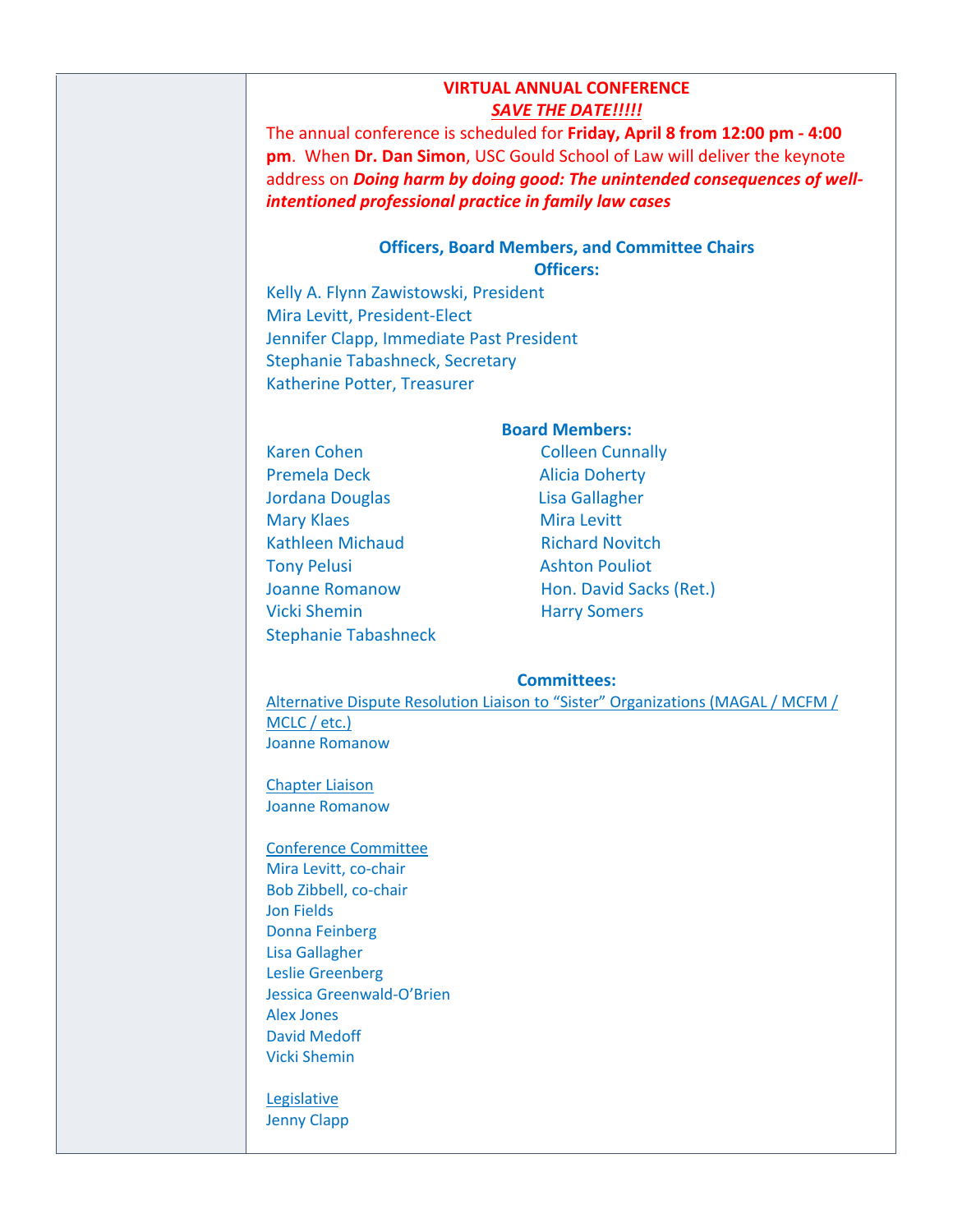Membership: Kate Potter Kathleen Michaud Colleen Cunnally Ashton Pouliot Newsletter Tony Pelusi Jordana Douglas Lisa Gallagher Mary Klaes Vicki Shemin Harry Somers Kelly Flynn Zawistowski Roundtable Ashton Pouliot Premela Deck Stephanie Tabashneck Jenny Clapp Harry Somers Alicia Doherty Rich Novitch Karen Cohen **Nominating** Kelly Flynn Zawistowski Jenny Clapp Karen Cohen **Scholarship** Kelly Flynn Zawistowski Jenny Clapp Mary Klaes Hon. David Sacks (Ret.) Karen Cohen Directory, List-serve, Website Josh Hoch Liaison with Chief's Office Jennifer Clapp

Members, if you are interested in joining one of these committees, please email admin@maafcc.org to let us know. All are welcome!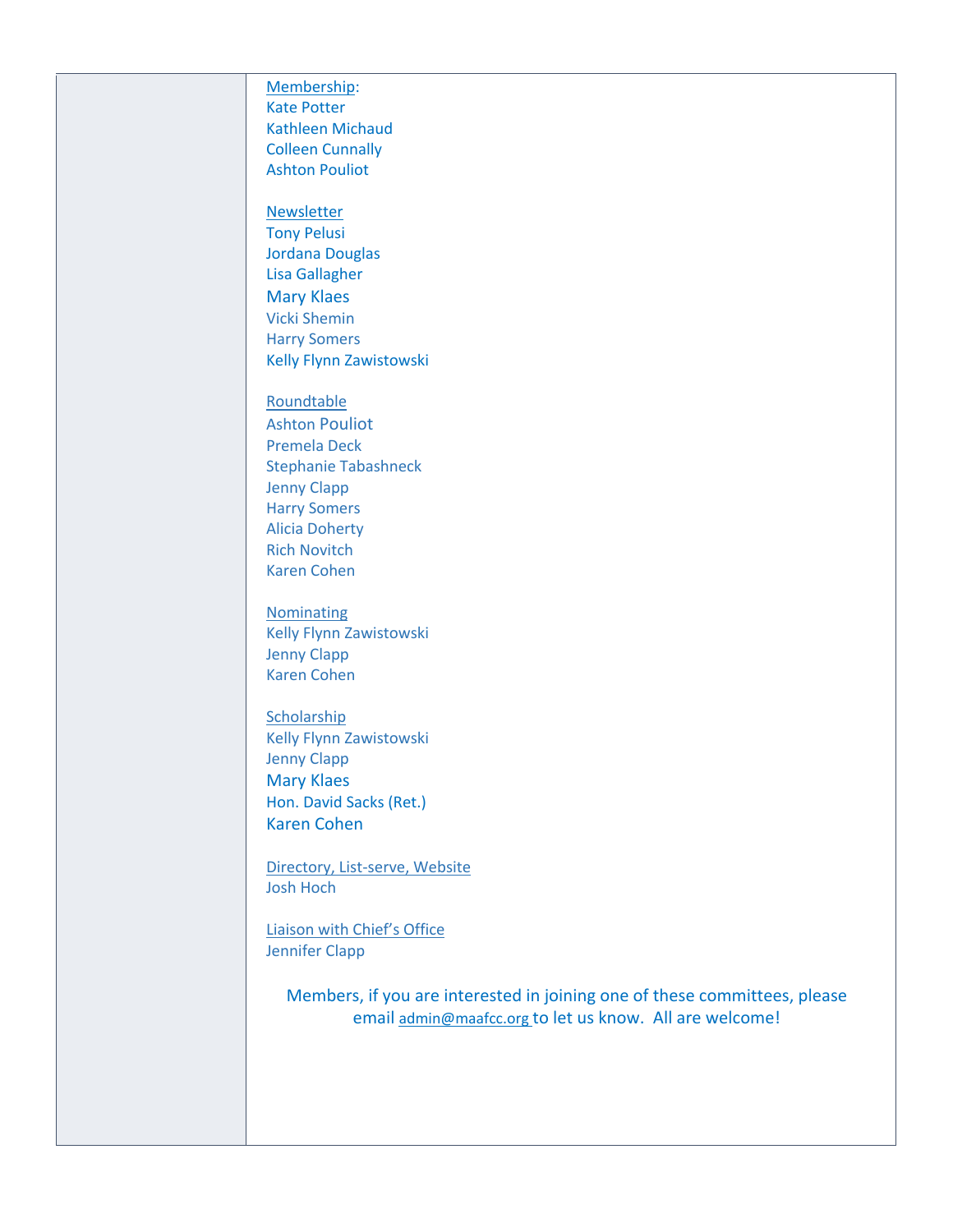| <b>Mentor Opportunities</b>                                                                                                                                                                                                                                                                                                                                                                                                                                                                           |
|-------------------------------------------------------------------------------------------------------------------------------------------------------------------------------------------------------------------------------------------------------------------------------------------------------------------------------------------------------------------------------------------------------------------------------------------------------------------------------------------------------|
| If you are new to the practice, and/or our association and would like to<br>develop a mentor/mentee relationship with a more experienced member who<br>is willing to share their wisdom please let us know. We welcome the<br>opportunity to play matchmaker! Email Tony Pelusi if you interested.                                                                                                                                                                                                    |
| PC & GAL Update                                                                                                                                                                                                                                                                                                                                                                                                                                                                                       |
| All members of MA-AFCC who subscribe to the chapter List-serve received a<br>copy of the Parenting Coordination Bench Card [cocreated by Denise<br>Fitzgerald, Manager of Legal Research Services in the Chief's Office, Kelly<br>Zawistowski, Assistant Judicial Case Manager, Hampden, Vicki Shemin and<br>Tony Pelusi] which outlines the appointment requirements as set forth in<br>Standing Order $1 - 17$ . If you would like a copy, check the list-serve archives or<br>email Vicki or Tony. |
| Gerry Lewis, on behalf of our sister organization, MAGAL, hosts weekly virtual<br>gatherings of GALs on Wednesdays from noon to 1 pm. Log in credentials are<br>shared via the MAGAL list-serve.                                                                                                                                                                                                                                                                                                      |
| Similarly, MAAFCC & MAGAL cosponsor a biweekly PC Consultation Group.<br>We meet every other Friday from 1 $pm - 2$ pm. Log in credentials are shared<br>on the MA-AFCC & MAGAL List serves.                                                                                                                                                                                                                                                                                                          |
| As an organizational benefit, both gathering are limited to members only.                                                                                                                                                                                                                                                                                                                                                                                                                             |
| Join the MA AFCC Email List<br>[or if link is inoperative go here: http://MA-AFCC-Email-List-on@mail-list.com]                                                                                                                                                                                                                                                                                                                                                                                        |
| As of January 14, 2021, we moved from yahoo groups to Mail List as yahoo<br>stopped providing listservs.                                                                                                                                                                                                                                                                                                                                                                                              |
| If you are interested in creating dialogue online, sharing ideas, publicizing<br>events, debating issues and/or finding experts, please take advantage of this<br>wonderful member benefit by joining the MA AFCC Chapter Email List.                                                                                                                                                                                                                                                                 |
| All members are encouraged to join.                                                                                                                                                                                                                                                                                                                                                                                                                                                                   |
| To Join: Send a blank email to: MA-AFCC-Email-List-on@mail-list.com                                                                                                                                                                                                                                                                                                                                                                                                                                   |
| This electronic mailing list allows members to email everyone on the list by<br>sending one email. Once you join the email list, you will start to receive emails<br>from other members and from the Board on topics of interest. You may simply<br>read and follow conversations, respond publicly so everyone can read your                                                                                                                                                                         |
|                                                                                                                                                                                                                                                                                                                                                                                                                                                                                                       |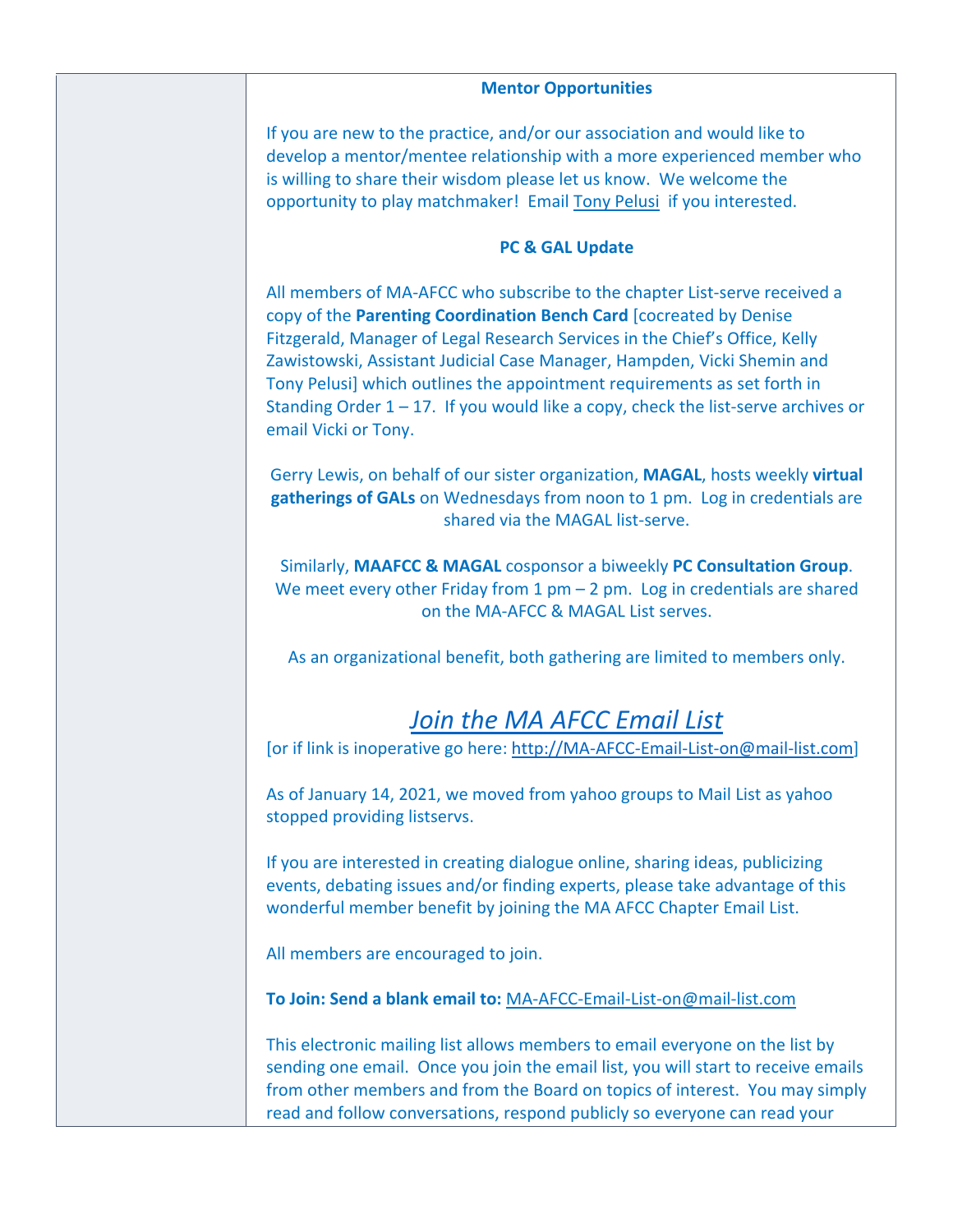| response, or respond privately to an individual's email address.                                                                                                                                                                                                                                                                                                                                                                                                                     |
|--------------------------------------------------------------------------------------------------------------------------------------------------------------------------------------------------------------------------------------------------------------------------------------------------------------------------------------------------------------------------------------------------------------------------------------------------------------------------------------|
| <b>Group Email Addresses:</b><br>Join/Subscribe - send a blank email to: MA-AFCC-Email-List-on@mail-<br>list.com<br>Unsubscribe - send a blank email to: MA-AFCC-Email-List-off@mail-<br>$\bullet$<br>list.com<br>Email all members on the email list, send your email to: MA-AFCC-<br>$\bullet$<br>Email-List@mail-list.com<br>To send an email to one person, email them separately - don't send an<br>$\bullet$<br>email to the list.<br>Questions? Email Josh Hoch.<br>$\bullet$ |
| A few items to note about using an email list:                                                                                                                                                                                                                                                                                                                                                                                                                                       |
| - If you are responding to an email you received from the listserv, please be<br>aware that simply pushing the "reply" button defaults to "reply all." In other<br>words, your response will automatically be sent to every member of the<br>listserv. If you would like to respond to a single individual, you must type in<br>that individuals email address.                                                                                                                      |
| - If you are concerned about receiving too many emails from the group, you<br>can edit your subscriptions to a "digest" format. Digest format will send you<br>only one email per day.                                                                                                                                                                                                                                                                                               |
| - Please use a clear, specific subject heading that identifies the topic of your<br>email and sign your name to the correspondence.                                                                                                                                                                                                                                                                                                                                                  |
| - Please do not promote your services or trainings. Not sure if your post is<br>appropriate? Email Josh Hoch first.                                                                                                                                                                                                                                                                                                                                                                  |
| It is the hope of the listsery/website committee that our email list will create<br>an additional way for MA AFCC members to communicate, share<br>information, and stay connected.                                                                                                                                                                                                                                                                                                  |
| <b>Online and Printed Membership Directory</b>                                                                                                                                                                                                                                                                                                                                                                                                                                       |
| In addition to the On-line<br>[or if link is inoperative go here: http://directory.maafcc.org]<br>Directory we are in the process of preparing a printed membership Directory<br>which will be shared with all judges of the Probate and Family Court.                                                                                                                                                                                                                               |
| All MA AFCC members are responsible for the maintaining the accuracy of<br>their listing and each is urged to log in to establish and/or updated their own<br>profile.                                                                                                                                                                                                                                                                                                               |
|                                                                                                                                                                                                                                                                                                                                                                                                                                                                                      |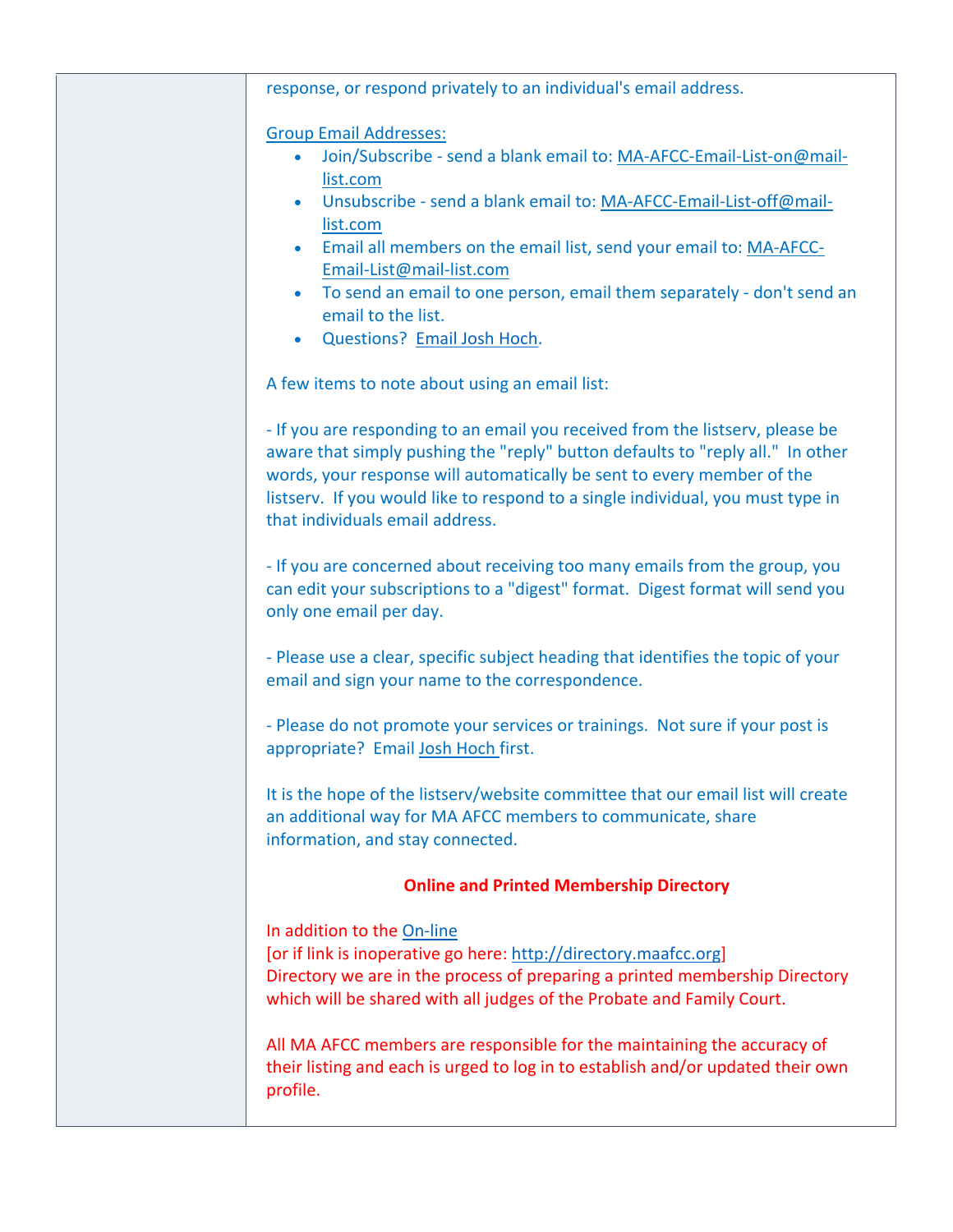Since the information in the online directory will be used in the printed directory, so you will be well served to attend promptly to this simple request by **clicking on this link.** [or if link is inoperative go here: http://directory.maafcc.org]

This is a great way for you to establish yourself as a competent professional in the eyes of the court, your peers, and the public (you can even add a link to your own website!) It is also an effective and efficient way to find and connect with subject matter experts across the state.

# **Check it out today:** http://directory.maafcc.org/join

**News from the National** *The Use, Misuse, and Abuse of Technology in Family Law* **May 11-14, 2022** Chicago Marriott Downtown Magnificent Mile Chicago, Illinois Brochure (PDF)



Online Scholarship Application Scholarship Guidelines Prospectus for Sponsors, Exhibitors, and Advertisers Marriott Chicago Downtown Magnificent Mile Reservation. Make your reservation online or by phone, 1-877-303-0104.

*Interviewing Children with Non-Normative Needs and Unique Considerations Ann Ordway, JD, PhD* **January 12, 2022** 1:00-2:00pm Eastern Time US/Canada



## **Registration closes January 11, 2022, at 9 am Eastern Time US**

Separation and divorce with children are often naturally more complex as experts and the courts seek to fashion resolutions that will meet the best interests of the children involved. Parenting is no easy task. While there are guidelines for best practices for parenting plans, cookie cutter approaches are rarely ideal. Children with unique circumstances and special needs will always add complexities and new dimensions to more routine expectations. Some experts are called upon to interview and interact with children for the purpose of developing recommendations regarding best interests in the context of parenting plans or advocating for the welfare of the children the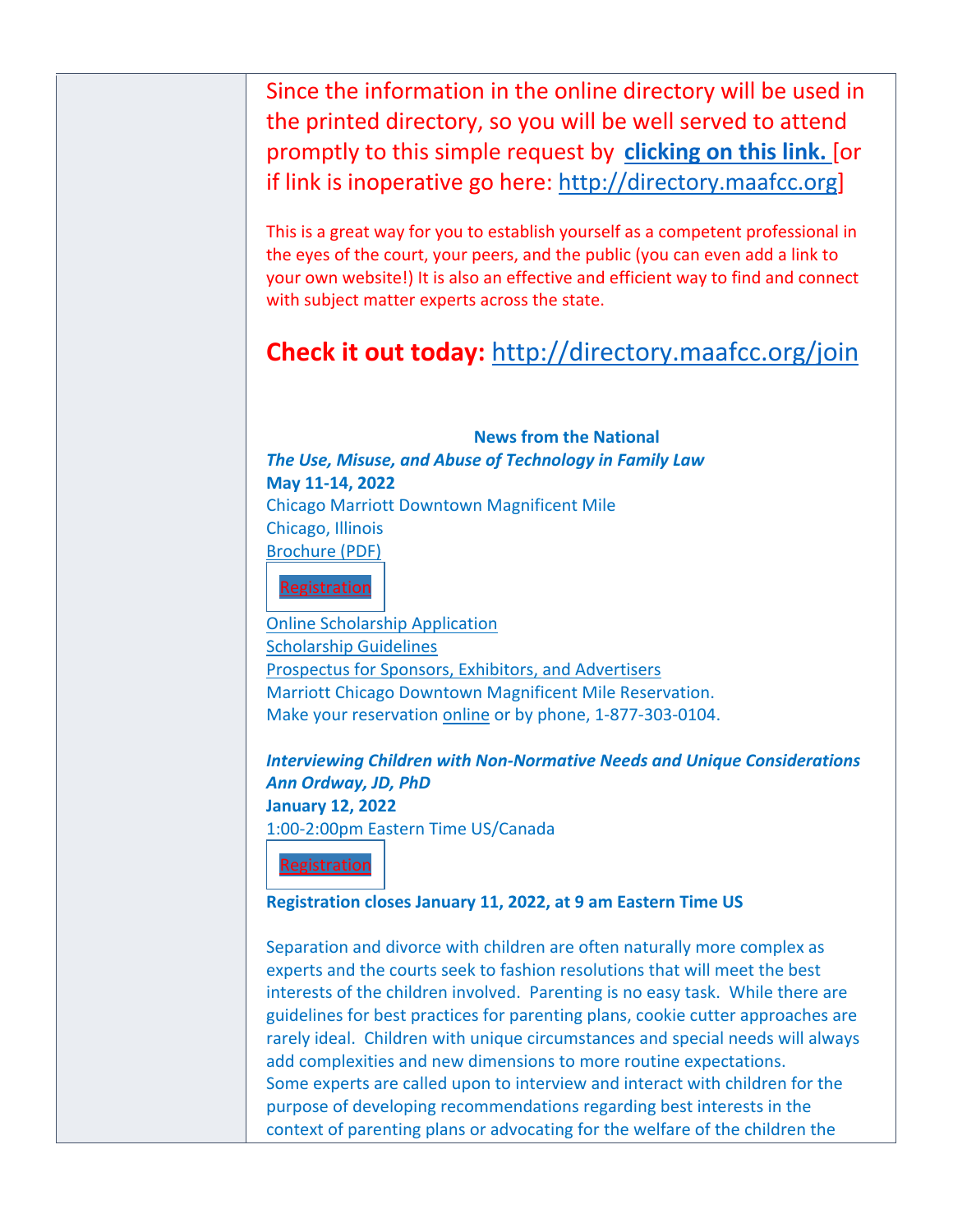expert is charged to represent. Finding best answers can be extra challenging when a child's cognitive capacity or ability to articulate how they perceive the world and their experiences are compromised. A professional working with a special needs child must find creative ways to hear the child's voice and then accurately include it in the process, while also discerning the level of each parent's knowledge and ability to meet the child's unique needs. Moreover, the expert must be particularly alert to non-verbal nuances that can reveal potential disconnects between what a parent reports and the actual relationship between the child and that parent.

AFCC is approved by the American Psychological Association to sponsor continuing education for psychologists. AFCC maintains responsibility for the program and its content. The program is eligible for up to 1 hour of continuing education for psychologists.

Member Registration: \$15,

Certificate of Attendance: \$15

Non-Member Registration: \$50, Certificate of Attendance: \$20 **Ann Ordway, JD, PhD**, is the Program Director for AFCC. Prior to becoming a full-time staff member, she was the College Academic Director of Counseling Programs with the University of Phoenix in Phoenix, Arizona, and a Counselor Educator. She is a retired family law attorney following approximately 25 years of private practice in New Jersey, where se primarily worked with high conflict divorce dynamics, parenting coordination, and child advocacy. Ann has a law degree and a PhD in Counselor Education and Supervision, and is a nationally certified counselor (NCC).

In 1991, she co-founded the Battered Women's Legal Advocacy Project in Morris County, New Jersey, which continues to provide pro bono legal representation for victims of domestic violence. Her doctoral dissertation on the experiences of parenting coordinators working with high conflict couples engaged in intimate partner violence dynamics is the foundation of her current research.

Dr. Ordway was a member of the AFCC Board of Directors since 2015. She has been the Co-Chair of the Chapters Committee, a co-reporter for the 2019 AFCC Task Force on Parenting Coordination, and a former president of the New Jersey Chapter.

#### **Guest Contributors**

On behalf of the Board please allow us to extend an open and ongoing invitation to each and every one of our members to contribute to this newsletter as a "guest" author. In each issue, we hope to provide the opportunity for one or more of our members to share their insight, knowledge, and experience on a variety of topics that we hope are relevant and of interest to our members. Please contact Tony Pelusi if you are interested in submitting a contribution, or know someone who might be interested if they received a gentle prompt.